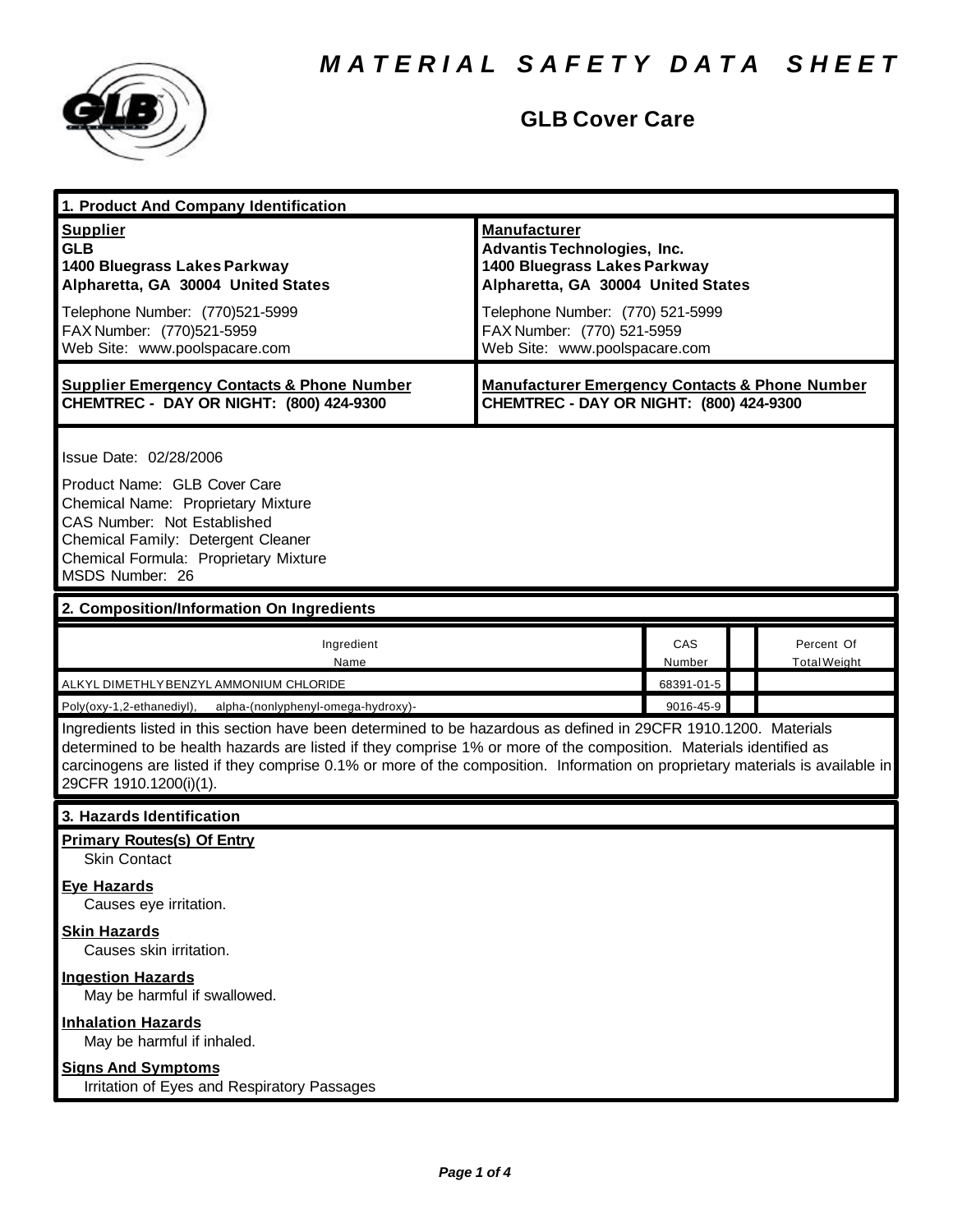# *M A T E R I A L S A F E T Y D A T A S H E E T*

# **GLB Cover Care**

**First Aid (Pictograms)**

# **4. First Aid Measures**

#### **Eye**

In case of contact, hold eyelids apart and immediately flush eyes with plenty of water for at least 15 minutes. Consult Physician

#### **Skin**

Immediately wash with a tincture of green soap in flowing water for 15 minutes. Get medical attention immediately if irritation (redness, rash, blistering) develops and persists.

#### **Ingestion**

If swallowed, induce vomiting immediately if directed to do so by medical personnel. Drink large amounts of water. Contact a physician or poison control.

## **Inhalation**

If inhaled, remove to fresh air. Consult a physician.If breathing is difficult, give oxygen.

# **Fire Fighting (Pictograms)**



## **5. Fire Fighting Measures**

Flash Point: n/a °F Flammability Class: NOT FLAMMABLE

## **Extinguishing Media**

In case of fire, use water spray (fog) foam, dry chemical, or CO2.

## **Fire Fighting Instructions**

Firefighters should wear self-contained breathing apparatus and full protective gear.

## **6. Accidental Release Measures**

Clean up spill immediately. Contain and/or absorb spill with inert material (e.g. sand, vermiculite). Flush spill area with water. Use appropriate containers to avoid environmental contamination.

## **7. Handling And Storage**

## **Handling And Storage Precautions**

**Keep out of reach of children.** Store material in a cool and dry place.

#### **Handling Precautions**

Wash thoroughly after handling.

#### **Storage Precautions**

Keep from freezing.

#### **Work/Hygienic Practices**

Use safe chemical handling procedures suitable for the hazards presended by this material.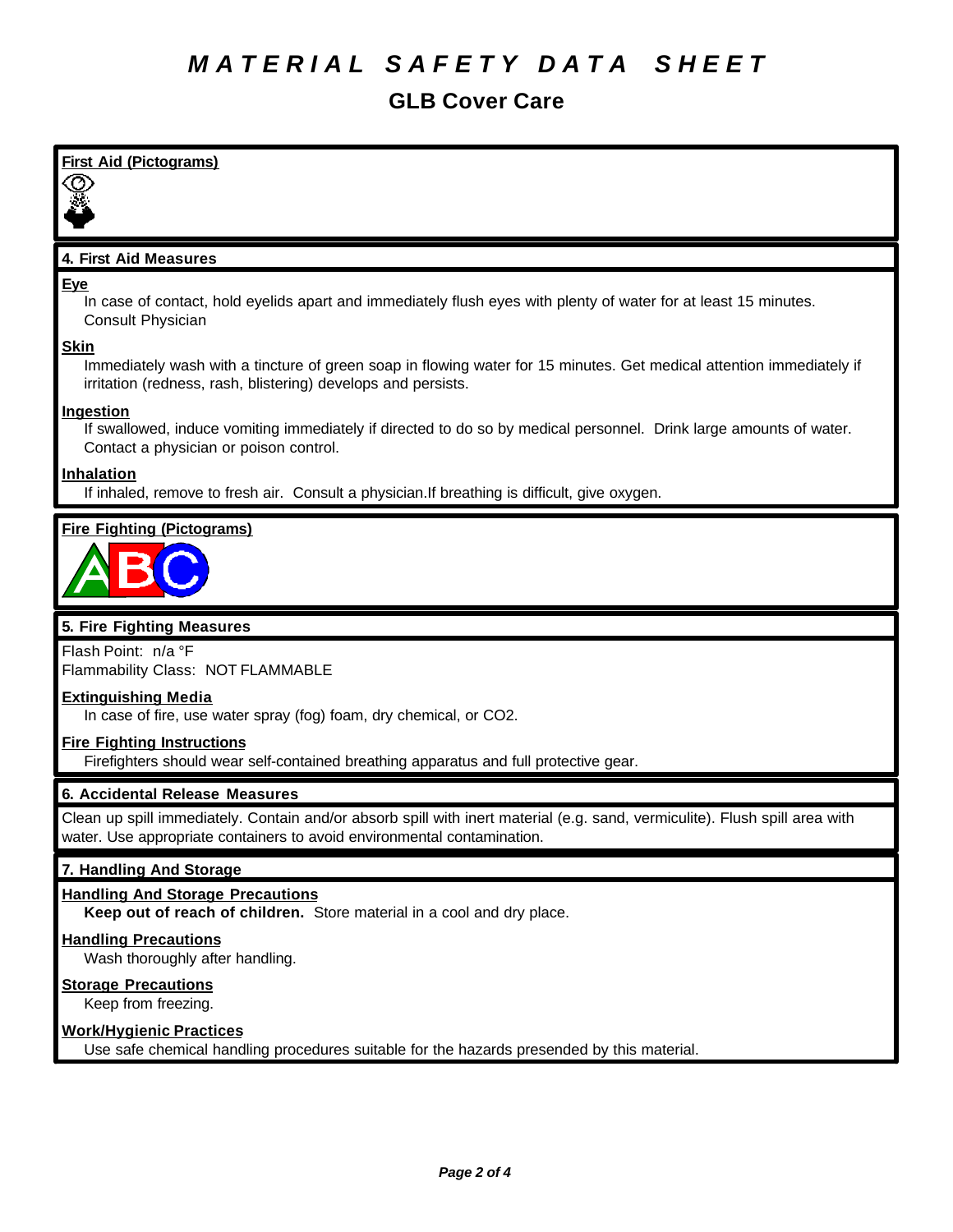# *M A T E R I A L S A F E T Y D A T A S H E E T*

# **GLB Cover Care**

# **Protective Clothing (Pictograms) 8. Exposure Controls/Personal Protection Engineering Controls** Local exhaust acceptable. Special exhaust not required **Eye/Face Protection** Safety glasses with side shields or goggles. **Skin Protection** Chemical-resistant gloves. **Respiratory Protection** General room ventilation is normally adequate. **9. Physical And Chemical Properties Appearance** Clear Yellow liquid **Odor** Lemon Chemical Type: Mixture Physical State: Liquid Melting Point: n/a °F Boiling Point: 200 °F Specific Gravity: 1.0-1.1 Molecular Weight: NOT DETERMINED Percent Volitales: NOT DETERMINED Vapor Pressure: UNKNOWN Vapor Density: >1 pH Factor: 7-8 Solubility: SOLUBLE IN WATER Evaporation Rate: <1

# **10. Stability And Reactivity**

Stability: STABLE Hazardous Polymerization: WILL NOT OCCUR

## **Conditions To Avoid (Stability)**

Avoid contact with strong oxidizers and reducing agents

### **Incompatible Materials**

Oxidizing materials and Reducing agents

#### **Hazardous Decomposition Products**

Oxides of carbon, hydrogen chloride, aldehydes, acids and ketones will form.

#### **11. Toxicological Information**

No Data Available...

# **12. Ecological Information**

No Data Available...